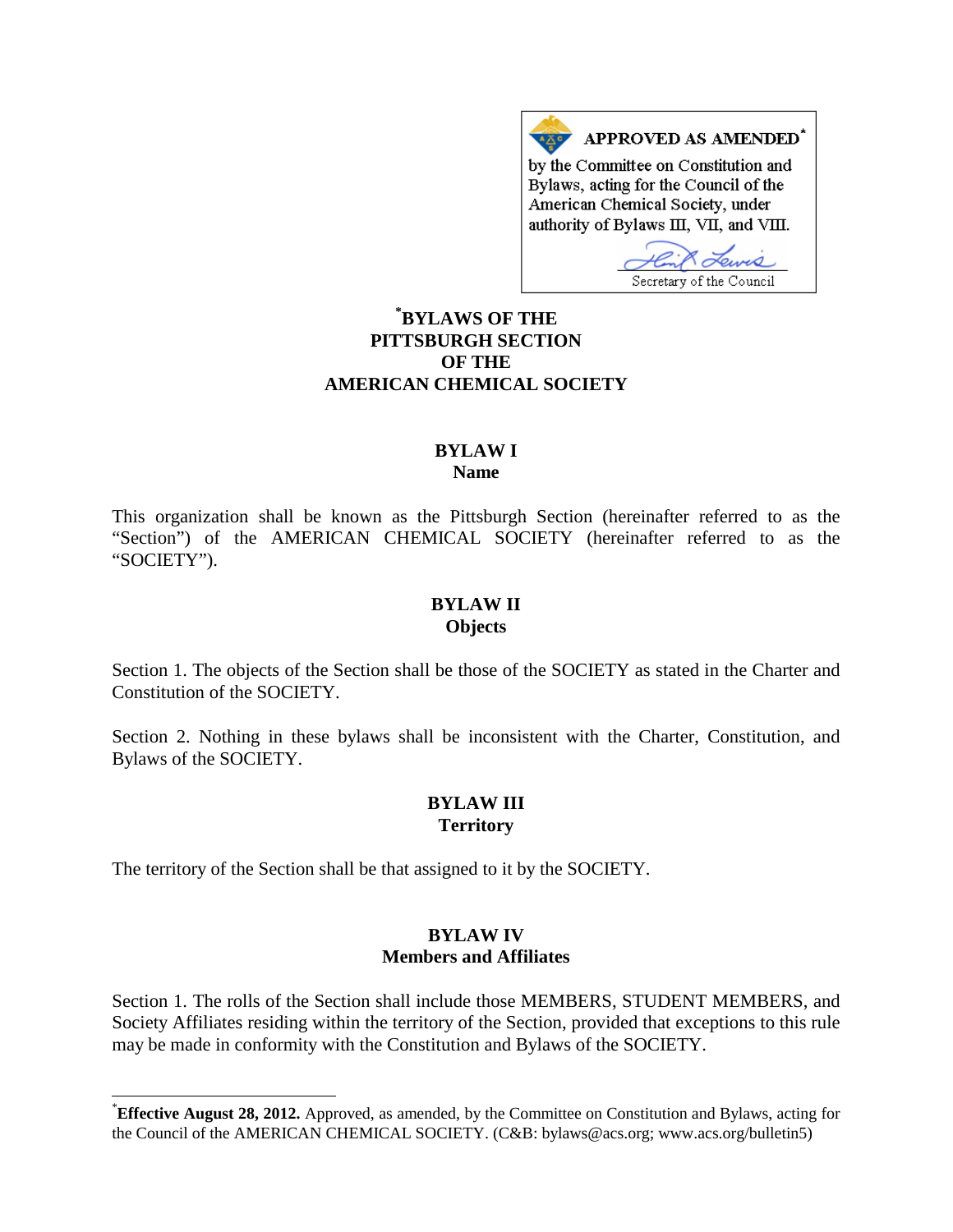Section 2. Any person who is not eligible for membership in the SOCIETY and who is not a Society Affiliate but who is interested in the activities of the Section, may become a Local Section Affiliate as defined by the SOCIETY, provided that dues established for Local Section Affiliates are paid.

Section 3. MEMBERS, STUDENT MEMBERS, Society Affiliates, and Local Section Affiliates shall have such rights and privileges as are accorded them by the Constitution and Bylaws of the SOCIETY.

Section 4. A Society Affiliate or a Local Section Affiliate may not vote for or hold an elective position of the Section or vote on Articles of Incorporation or bylaws of the Section. A Society Affiliate may not serve as a voting member of the Executive Committee. A Society Affiliate may be appointed as a Committee Chair and may serve on the Executive Committee in a non-voting capacity. A Local Section Affiliate may not serve as a member of the Executive Committee.

# **BYLAW V Dues**

Section 1.

- a. Annual voluntary Section dues shall be set by the Executive Committee in accordance with the Constitution and Bylaws of the SOCIETY.
- b. Annual Section dues shall not be less than two dollars (\$2.00) for Local Section Affiliates.

Section 2. Section dues of members entering the Section during the second half of the Section year shall begin with the next Section year. Privileges of members and affiliates, including a subscription to *The Crucible*, begin with their entry into the Section.

Section 3. Local Section Affiliates: failure to pay Section dues, upon request, within ninety days from the beginning of the Section year, shall terminate the right to all Section privileges.

# **BYLAW VI Meetings**

Section 1. The Section shall hold at least one meeting each year for the transaction of business, hereinafter referred to as the annual business meeting. Other business meetings may be held anywhere within the territory of the Section at such times and places as the Chair may direct.

Section 2. Special meetings shall be called at the discretion of the Chair or at the direction of the Executive Committee. At least ten days' notice shall be given to all members, stating the purpose of such meeting. The scope of business transacted shall be limited to the purpose specified in the call.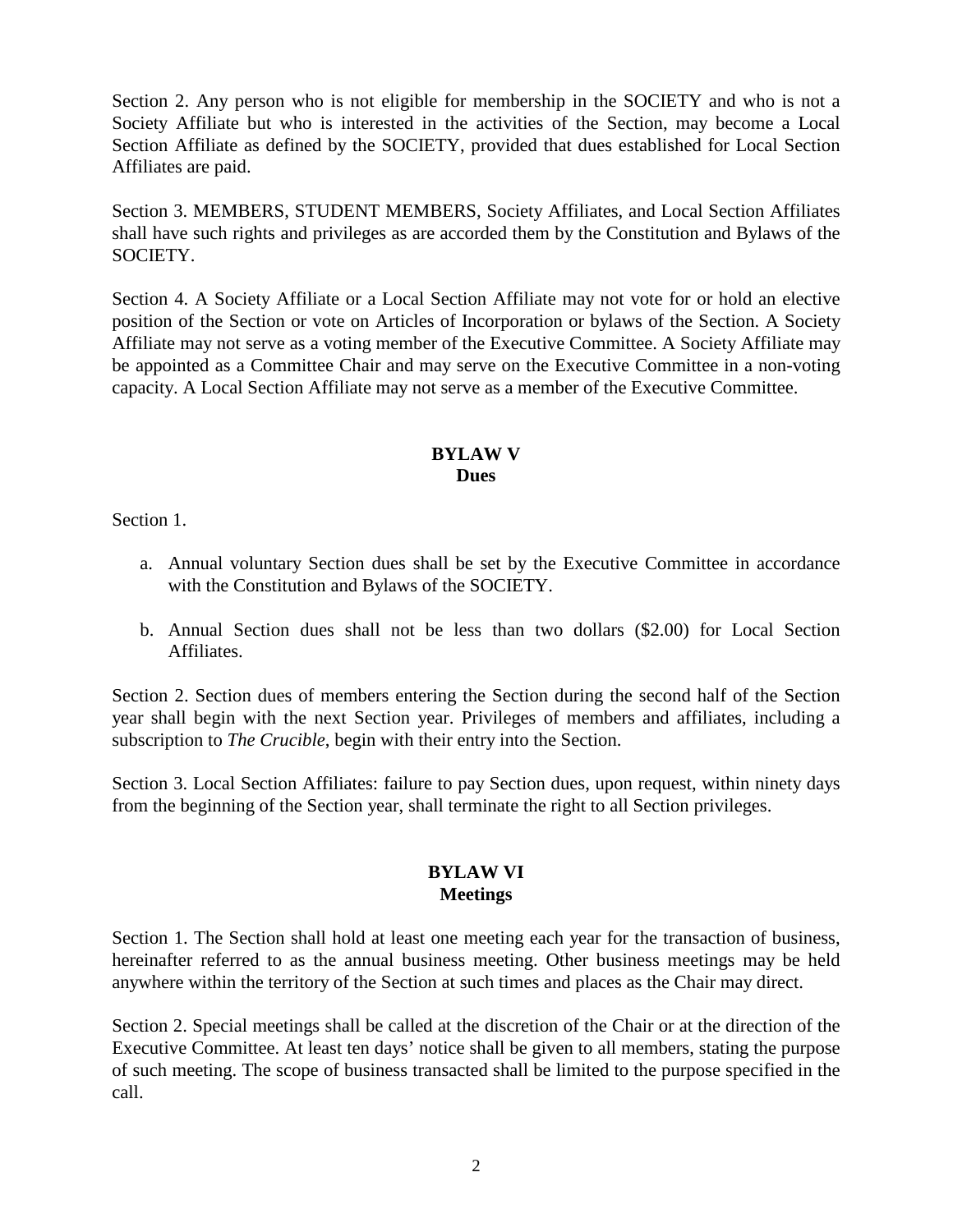Section 3. Ten members shall constitute a quorum for the transaction of business by the Section. Transaction of business is defined as voting on any issue that has been placed before the membership at a regular or special meeting.

Section 4. The most recent edition of *Robert's Rules of Order Newly Revised* shall be the parliamentary authority for all matters not covered in these bylaws or in the SOCIETY's documents.

### **BYLAW VII Officers, Executive Committee, and Councilors**

Section 1. The officers of the Section shall be MEMBERS of the SOCIETY and the Section and shall consist of a Chair, Chair-Elect, Secretary, Secretary-Elect, Treasurer, Treasurer-Elect, and six Directors.

Section 2. Councilors and Alternate Councilors shall represent the Section in the Council of the SOCIETY and shall be elected in accordance with the provisions of the Constitution and Bylaws of the SOCIETY. For the Section, the Councilors and Alternate Councilors shall constitute a Committee on American Chemical Society Affairs. A Chair and Vice-Chair of this committee shall be appointed by the Section Chair.

Section 3. The Executive Committee shall consist of the Chair, the Chair-Elect, the most recent Past Chair residing in the territory of the Section and able to serve, the Secretary, the Secretary-Elect, the Treasurer, the Treasurer-Elect, the Councilors, the Directors, the Chair of the Committee on American Chemical Society Affairs, and the Editor of *The Crucible*.

Section 4. The duties of the officers shall be such as usually pertain to their offices, together with those required by the Constitution and Bylaws of the SOCIETY, and such other duties as may be assigned to them from time to time by the Executive Committee.

- a. It shall be the duty of the Chair to preside at meetings of the Executive Committee, to carry into effect the decisions and recommendations of that Committee, to preside at business meetings of the Section to appoint all committees, and to carry out all those duties required by the Constitution and Bylaws of the SOCIETY. In the absence of the Chair, the duties of the office shall devolve upon the Chair-Elect.
- b. It shall be the duty of the Chair-Elect to perform the duties of the Chair when the Chair is unable to serve. The Chair-Elect shall be Chair of the Program Committee and shall coordinate the program activities of the Section. It shall be the duty of the Chair-Elect to follow the guidelines outlined in the awarding of the Pittsburgh Award.
- c. It shall be the duty of the Secretary to keep a record of the proceedings of the Section and of the Executive Committee, to maintain a list of members and affiliates, to distribute to members and affiliates such notices as the business of the Section may require, to submit a report to the Section at its annual business meeting, and to carry out the duties required by the Constitution and Bylaws of the SOCIETY.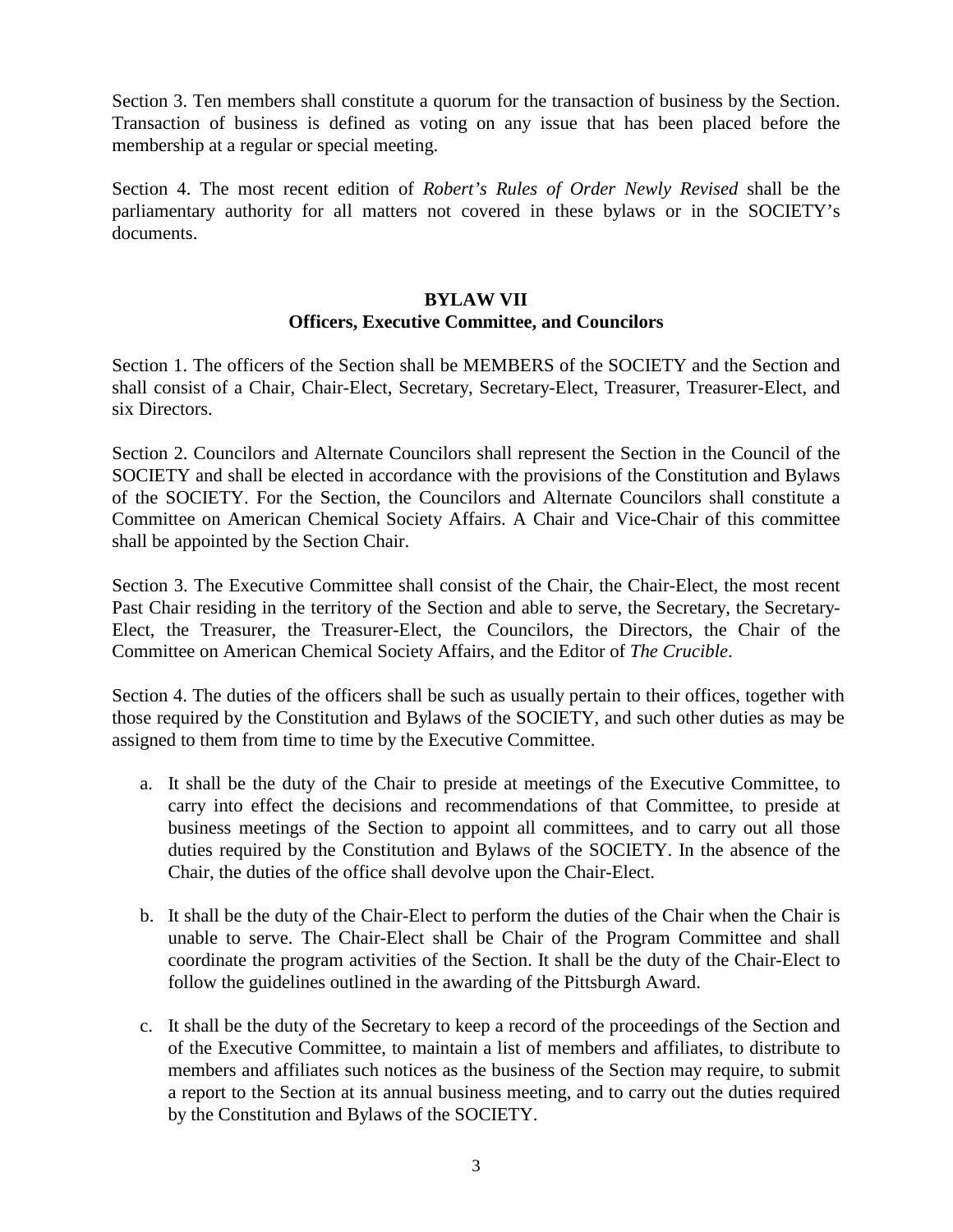- d. It shall be the duty of the Secretary-Elect to perform the duties of the Secretary when the Secretary is unable to serve and at all times to assist the Secretary.
- e. The Treasurer shall be in charge of the funds of the Section, shall receive dues and other revenues, shall make all disbursements subject to the approval of the Executive Committee, shall submit a financial report to the Section at its annual business meeting, and shall carry out all those duties required by the Constitution and Bylaws of the SOCIETY. The Treasurer shall also keep an accurate record of all receipts and expenditures of money for the Section, to make an annual report to the Executive Committee and by means of monthly balance sheets, to keep members of the Executive Committee informed as to the current status of Section finances, and to attend to such other matters as may be necessary under the Constitution and Bylaws of the SOCIETY.
- f. The Treasurer-Elect shall perform the duties of the Treasurer when the Treasurer is unable to serve and to assist the Treasurer whenever necessary.

## **BYLAW VIII Election of Officers and Councilors**

Section 1. Prior to June 1, the Chair shall appoint a Nominating Committee of five members to decide a slate of candidates. The Secretary shall give to the Nominating Committee the names of all MEMBERS of the Section who are eligible to hold office in accordance with the provisions of the Constitution and Bylaws of the SOCIETY. The Nominating Committee shall name at least two candidates for each office to be filled, except that, for election to Council, there shall be at least two candidates more than the total number of Councilors and Alternate Councilors to be elected. The Nominating Committee shall ascertain that the persons thus nominated will serve if elected and shall distribute the report of the Nominating Committee to the members by June 30. If the Nominating Committee, after every diligent effort has been made to secure two qualified candidates for every office, is unable to obtain two candidates for one or more offices, the Executive Committee shall approve the slate for publication. In such a situation, for the office(s) in question, the ballot shall provide a space for a potential write-in candidate.

Section 2. Members of the Section may nominate additional candidates by petition bearing the signature of at least seven members in good standing. All nominations must be in the hands of the Secretary by 5:00 p.m. on July 15.

Section 3. After the Secretary has ascertained that all of the duly nominated candidates are eligible to hold office and will serve if elected, the Secretary shall then prepare an election ballot on which the candidates for each office shall be listed within each category in an order chosen by lot. The Secretary shall convey the ballot along with a biography of each candidate by August 31 to the Editor of *The Crucible* for publication in the November issue. STUDENT MEMBERS and affiliates are not eligible to hold office.

Section 4. The annual elections shall be by ballot in accordance with the provisions of the Constitution and Bylaws of the SOCIETY. The balloting method used should be (1) fair and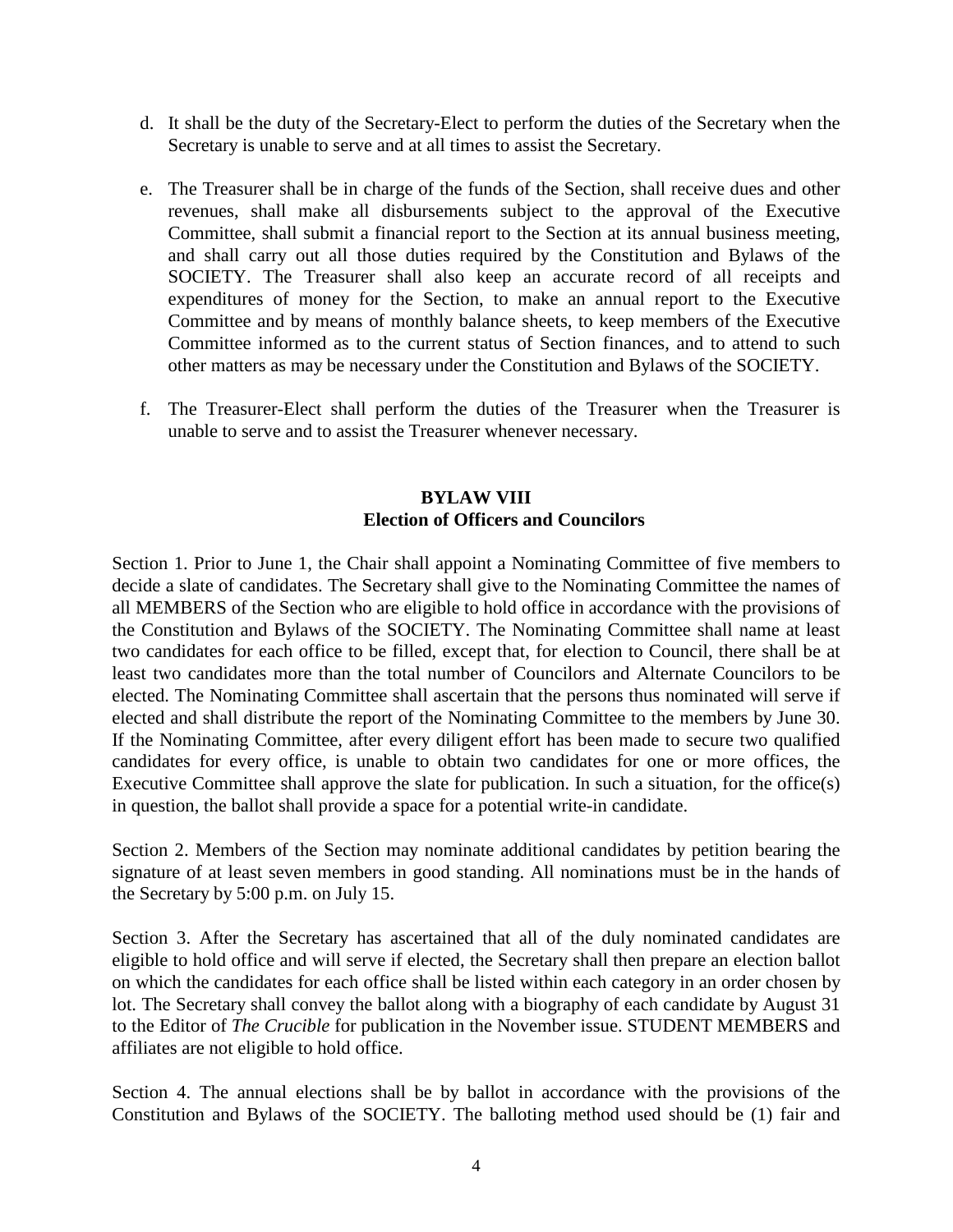open to all members and provide for (2) anonymity, (3) protection against fraudulent balloting, (4) archiving, and (5) timely reporting and archiving of results. A ballot shall be distributed to the MEMBERS and STUDENT MEMBERS on or before November 5.

Section 5. In September, the Chair of the Section shall appoint a Committee of Tellers of no fewer than three members, who shall receive all valid ballots or the ballot results by November 20.

Section 6. Not later than November 30, the Committee of Tellers shall report the results of the election to the Secretary who shall declare elected to each office the candidate receiving the largest number of votes for that office and shall declare provisionally elected to Council the required number of Councilors and Alternate Councilors taken in order from those candidates for Council receiving the largest number of votes. (Elections to Council are subject to final confirmation or correction in December upon receipt of official notification of the number of Councilors and Alternate Councilors allocated to the Section for the ensuing year.) The Secretary shall notify all successful candidates of their election and shall distribute the results of the election to the Executive Director of the SOCIETY by December 1 and to the Editor of *The Crucible* for publication in the January issue. The committee chair shall hold the ballots and/or ballot results until their destruction is approved by the Secretary.

Section 7. The Executive Committee shall resolve tie votes by majority vote of its members. All election appeals and disputes shall be referred to the Executive Committee for a decision. Such decisions may be appealed to the SOCIETY's Secretary in accordance with the Constitution of the Society.

Section 8.

- a. In the event of a vacancy in the office of Chair, Secretary, or Treasurer, the Chair-Elect, Secretary-Elect, or Treasurer-Elect, respectively, shall assume the added duties of the Chair, Secretary, or Treasurer for the unexpired terms.
- b. In the event of a vacancy in the office of Chair-Elect, Secretary-Elect, or Treasurer-Elect, the vacancy shall be filled by a special election within sixty days of the vacancy. The Executive Committee shall provide a slate for such an election.
- c. All other vacancies shall be filled by appointment of a MEMBER by the Chair with consent of the Executive Committee. Persons so appointed shall serve until the next annual election, when a MEMBER shall be elected to fill the unexpired term, if any.

Section 9. The Chair-Elect, Secretary-Elect, and Treasurer-Elect shall succeed without election to the offices of Chair, Secretary, and Treasurer, respectively, except as noted above.

Section 10. Two Directors shall be elected each year; the term of office of Directors shall be three years.

Section 11. The officers elected by the Section shall begin their term of office on January 1 following their election and shall hold office for one year (except the term for Director shall be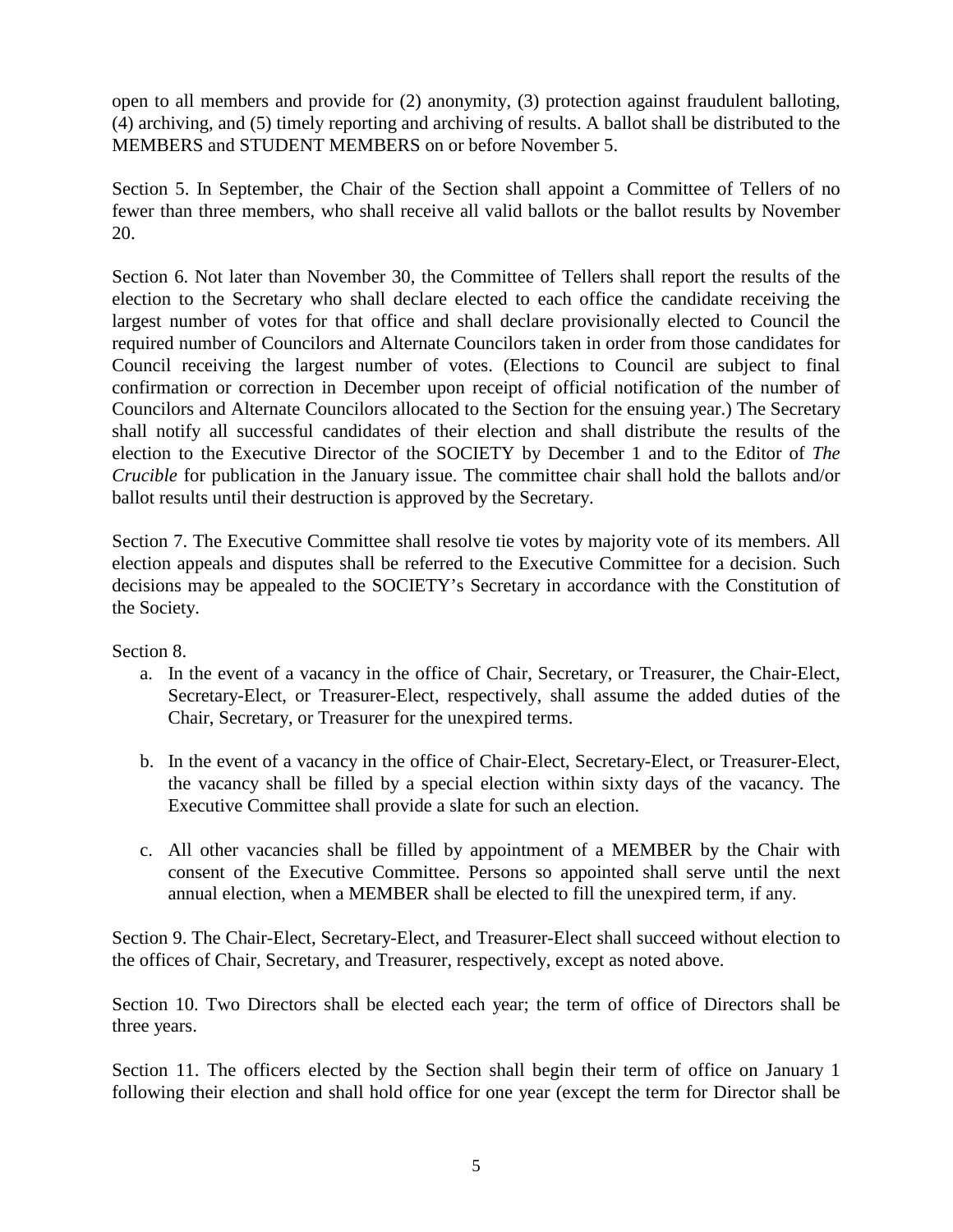three years and the term for Treasurer and Treasurer-Elect shall be two years), or until their successors have been declared elected and qualify.

Section 12. Councilors and Alternate Councilors elected by the Section shall be MEMBERS of the SOCIETY and shall begin their terms of office on January 1 following their election and serve for three-year terms or until their successors have been declared elected and qualify. Councilors and Alternate Councilors shall be elected from a single list of candidates. The required number of Councilors and Alternate Councilors shall be determined upon receipt of official notification in the fall of the number of such representatives allocated to the Section for the ensuing year. The required number of those receiving the largest number of votes shall be declared elected as Councilors and the required number of the next highest shall become Alternate Councilors. Should an Alternate Councilor whose term does not expire with the current year be elected a Councilor, the candidate receiving the next highest number of votes after those elected to three-year terms as Alternate Councilors shall be declared elected to fill the unexpired term.

### **BYLAW IX Recall of Elected Officials**

Section 1. The elected officials of the Section (officers or elected Executive Committee members) are subject to recall for neglect of duties or conduct injurious to the SOCIETY. Recall procedures are not applicable to Councilors and Alternate Councilors elected by Local Sections.

Section 2. The recall of an official shall be initiated when a signed petition, indicating in writing the specific charges and reasonable substantiating evidence is submitted to the Chair from at least five voting members of the Section. In the event the Chair is the official in question, the Chair-Elect shall receive the petition and shall assume the duties of the Office of Chair with respect to this issue until the issue is resolved.

Section 3. The Chair shall, without delay, determine that the petitioners are aware of the gravity of their actions and the procedures to be followed. The Chair shall seek an alternate resolution to the problem and a withdrawal of the petition at this time. In the absence of a resolution to the problem, the Chair shall notify the members of the Executive Committee and call a special meeting within thirty days.

- a. The Executive Committee shall promptly continue the recall process or dismiss the petition as ill-founded or find an alternative solution to the problem. The Chair shall promptly inform the petitioners and the official of the decision of the Executive Committee.
- b. If the proceedings continue, the Chair shall assign the duties of the official to another MEMBER of the Section until the issue is resolved.
- c. If the proceedings continue, the official shall be offered an opportunity to answer the allegations in the petition before the Executive Committee.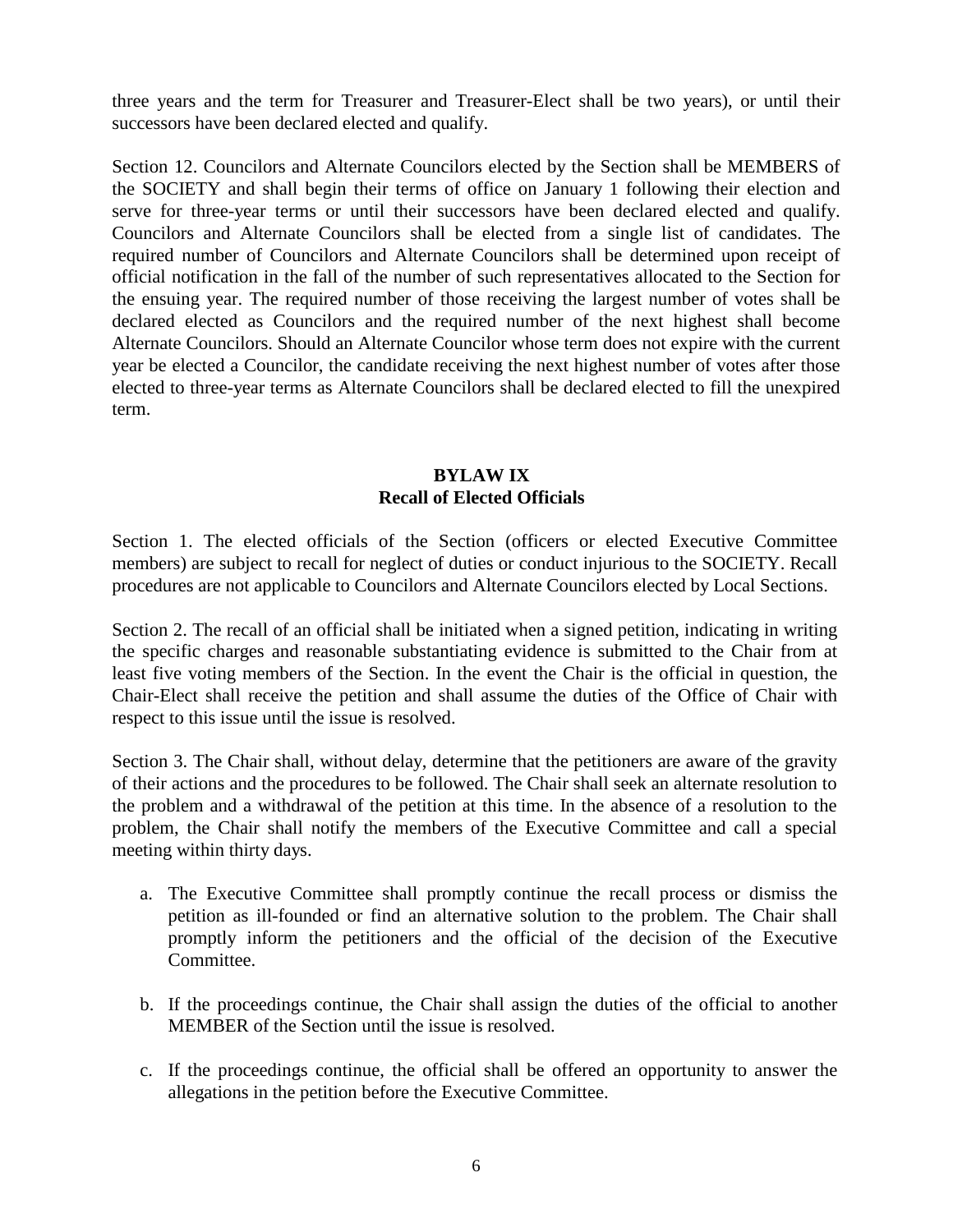Every reasonable effort shall be made to contact the official throughout this procedure. That effort shall include a certified letter to the last known address on the official SOCIETY membership rolls. Upon notification, the official shall have thirty days to make a written response to the allegations. The Executive Committee shall decide whether to proceed after studying the official's response. The Chair shall inform the official and the petitioners of the decision of the Executive Committee.

If no contact with the official can be made after a reasonable effort, the Executive Committee may remove the official in question with a two-thirds (2/3) vote of the remaining members.

- d. If the proceedings continue, the official shall choose one of the following options:
	- (1) The official may resign.
	- (2) The official may request a recall vote in the same manner as the original election, which must be consistent with the Section bylaws. The voting membership shall be informed, through brief written statements prepared by the Executive Committee and the official, of the issues involved with the recall vote. Both statements shall be distributed to the voting membership before the vote is taken.
	- (3) The official may request a hearing and a recall vote by the remaining members of the Executive Committee. A two-thirds (2/3) vote of the remaining members of the Executive Committee shall be required to recall the official.
	- (4) The official may choose not to respond and thus forfeit the position.

Section 4. The vacancy provisions of these bylaws shall be used to fill a vacancy caused by a recall process. The membership of the Section and the Executive Director of the SOCIETY shall be informed of the results of the recall process and the replacement of the official.

## **BYLAW X Standing Committees**

Section 1. The Section maintains the following standing committees: American Chemical Society Affairs, Finance (investments), Awards, Budget (general operations), Long Range Planning, Library, Library Fund Maintenance, Bylaws, Pittsburgh Award, Distinguished Service Award, Crucible, Communications, Chemical Education, Membership, Nominating, Program, Publicity, and Tellers.

Section 2. The Executive Committee shall establish other committees as necessary for the proper operation of the Section.

Section 3. It shall be the duty of the Executive Committee to act on all subjects pertaining to the general management and policies of the Section, to approve all purchase and sale of investment securities, and to arrange for an annual audit of the books of the Treasurer. The Committee shall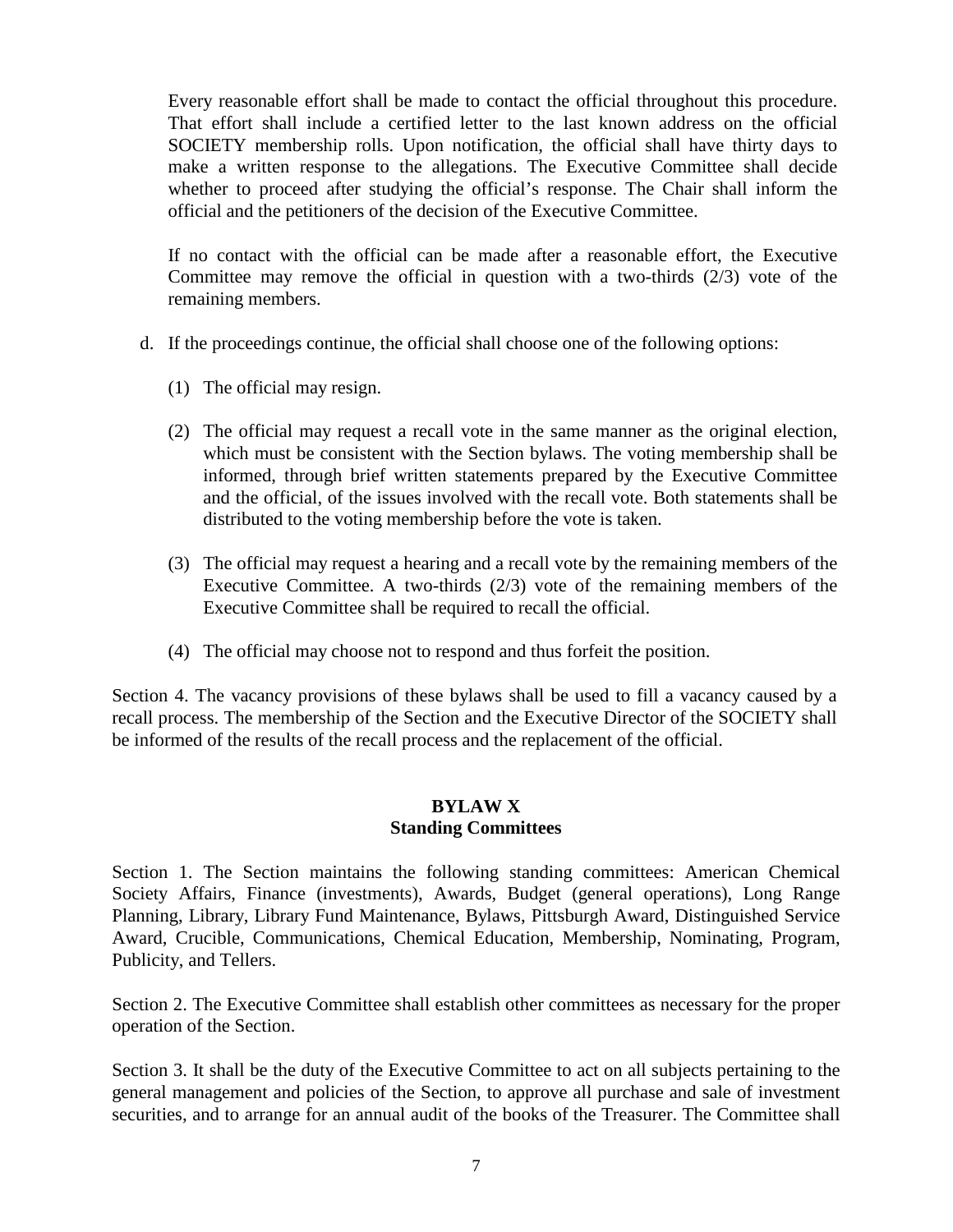decide all motions proposing the expenditure of funds of the Section. The Secretary of the Section shall be the Secretary of this Committee. Meetings of the Committee may be called at any time by the Chair or by the Secretary at the direction of the Chair and shall be convened at least four times per year. Meetings shall also be called by the Secretary without undue delay upon the request of five or more members of the Committee. A majority of the membership of the Committee shall constitute a quorum.

### **BYLAW XI** *The Crucible*

Section 1. The Section shall issue a publication to be known as *The Crucible*. The frequency of publication shall be determined by the Executive Committee in consultation with the Editor of *The Crucible*. Its function shall be to carry announcements of meetings and Section activities to the members and affiliates, and to give a published record of the minutes. The editing and business management of *The Crucible* shall be under supervision of the Executive Committee. The Committee shall have authority to appoint the Editor, who must be a MEMBER of the SOCIETY and Section, and who thereafter shall be a member of said Committee. The Editor may appoint an Advisory Committee and such staff as may be necessary.

Section 2. *The Crucible* shall be distributed to each member and associate of the Section. For Local Section Affiliates, termination of affiliation with the Section terminates the right to receive *The Crucible*. The Editor shall maintain a complimentary subscription list of SOCIETY officers and shall be empowered to make exchange arrangements with other publications and to maintain a distribution list of subscribers. Other persons, as determined by the Executive Committee, may be added to the distribution list.

# **BYLAW XII The Pittsburgh Award**

Section 1. Recognizing its leadership in chemical affairs in the community, the Section of the SOCIETY in 1932 established The Pittsburgh Award, hereinafter referred to as the "Award". This Award symbolizes the honor and appreciation accorded to those who have rendered distinguished service to chemistry in this community.

Section 2. Members of the Section, or in exceptional cases, nonmembers, who have done work worthy of note toward increasing chemical knowledge, promoting industry, benefiting humanity or advancing the Section, shall be eligible for consideration. Members of the Pittsburgh Award Committee are not eligible.

Section 3. It shall be the duty of the Pittsburgh Award Committee to select the recipient of the Pittsburgh Award. The Pittsburgh Award Committee shall consist of nine members, two members being appointed each year by the Chair of the Section with the approval of the Executive Committee. These appointments shall be made by June 1 of each year. The term of office of such appointees shall be three years and shall begin on June 1 of the year of appointment. The Chair, Chair-Elect, and Secretary of the Section shall be ex officio members of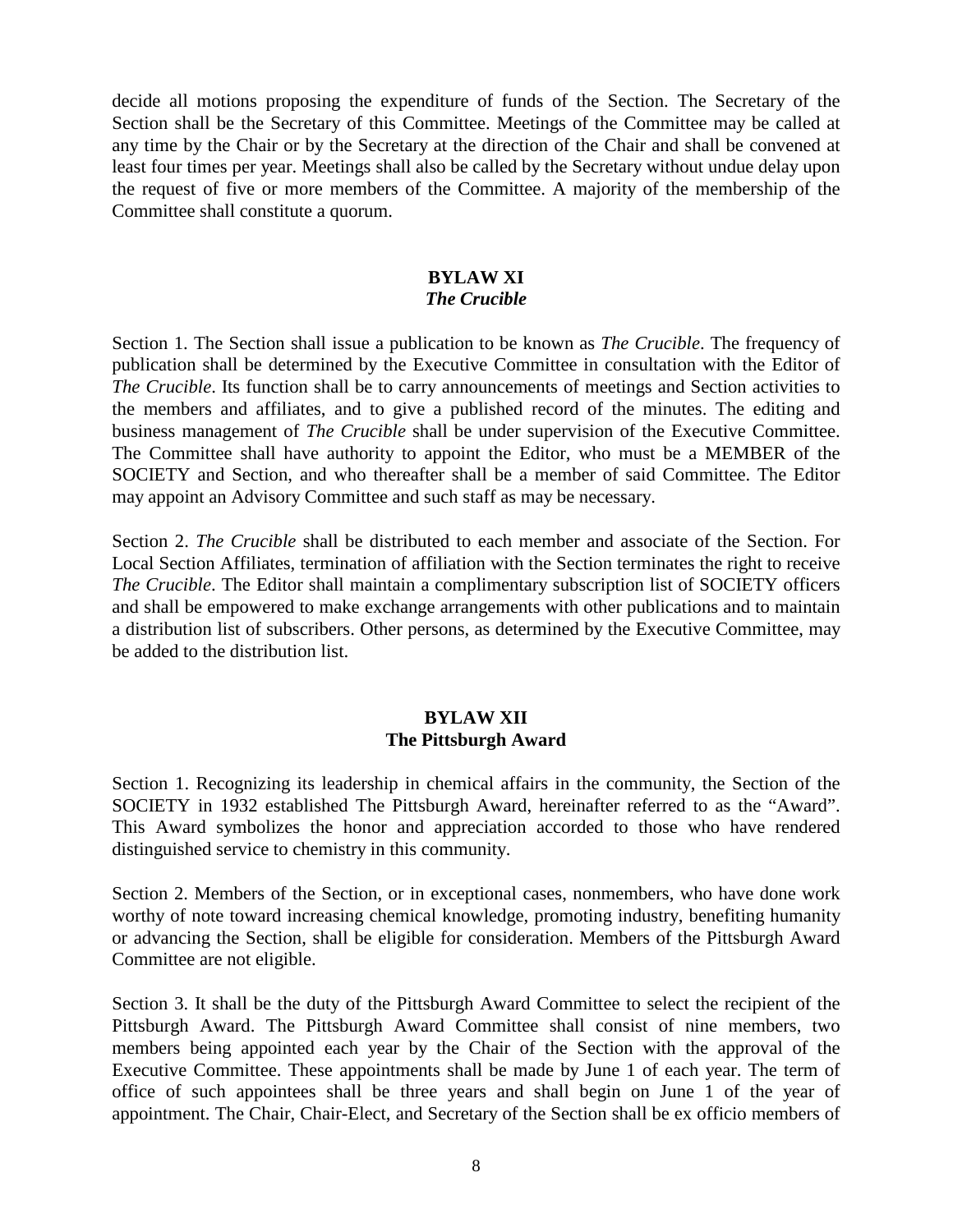the Awards Committee. The Chair of the Section shall fill all vacancies on the Committee by appointment, with the approval of the Executive Committee. The Chair of the Section shall serve as Chair. The Secretary of the Section shall serve as Secretary of the Committee. The Committee shall meet upon call of the Chair and shall conclude its work by July 1. A quorum shall consist of seven members. The Award shall be made by majority vote of the members present. The Committee by majority vote may decide not to grant the Award in any one year. The recipient(s) selected to receive the Award shall immediately be notified by the Secretary. Public announcement of the Award shall be made in *The Crucible*, before release through other publicity channels.

Section 4. The recipient or recipients may be asked to deliver an address, or addresses, upon the subject of the Award at a meeting of the Section at which time the Award shall be actually made.

Section 5. The Award shall be a suitable medal or other reasonable form of recognition selected by the Committee.

Section 6. In case the work being recognized is the product of a joint endeavor, or if more than one work is deemed worthy, the Committee shall have the power to make disposition of the Award as it seems correct. It may present more than one Award, one to be given to each of the co-authors or co-workers, or to any of them under consideration.

Section 7. Any member of the Section may nominate a candidate for the Award; all nominations must be made in writing and must be submitted to the Secretary of the Section on or before June 1. Nominations shall include a statement of the candidate's career and achievements. Letters of endorsement are not desired. Notice concerning the Award and an invitation for nominations shall be published in the March and April issues of *The Crucible* along with the rules governing the Award. All nominations of candidates for the Award shall be continued in force for a period of three consecutive Awards.

Section 8. Unless otherwise directed by a majority vote of the Executive Committee, The Award shall be presented at the November meeting of the Section during the year in which the Award is given.

Section 9. The Committee shall have the power to decide any question or questions not specifically covered in these rules.

Section 10. The expenses in connection with the preparation and presentation of the Award shall be paid out of the funds of the Section.

### **BYLAW XIII Distinguished Service Award**

Section 1. The Distinguished Service Award was established in 2007 by the Section to expand and replace the predecessor Chairman's Award of the Section. Both recognize outstanding service to the Section. The Distinguished Service Award, consisting of a plaque, is presented annually at a Section dinner open to the public. Members of the Section, past or present, who